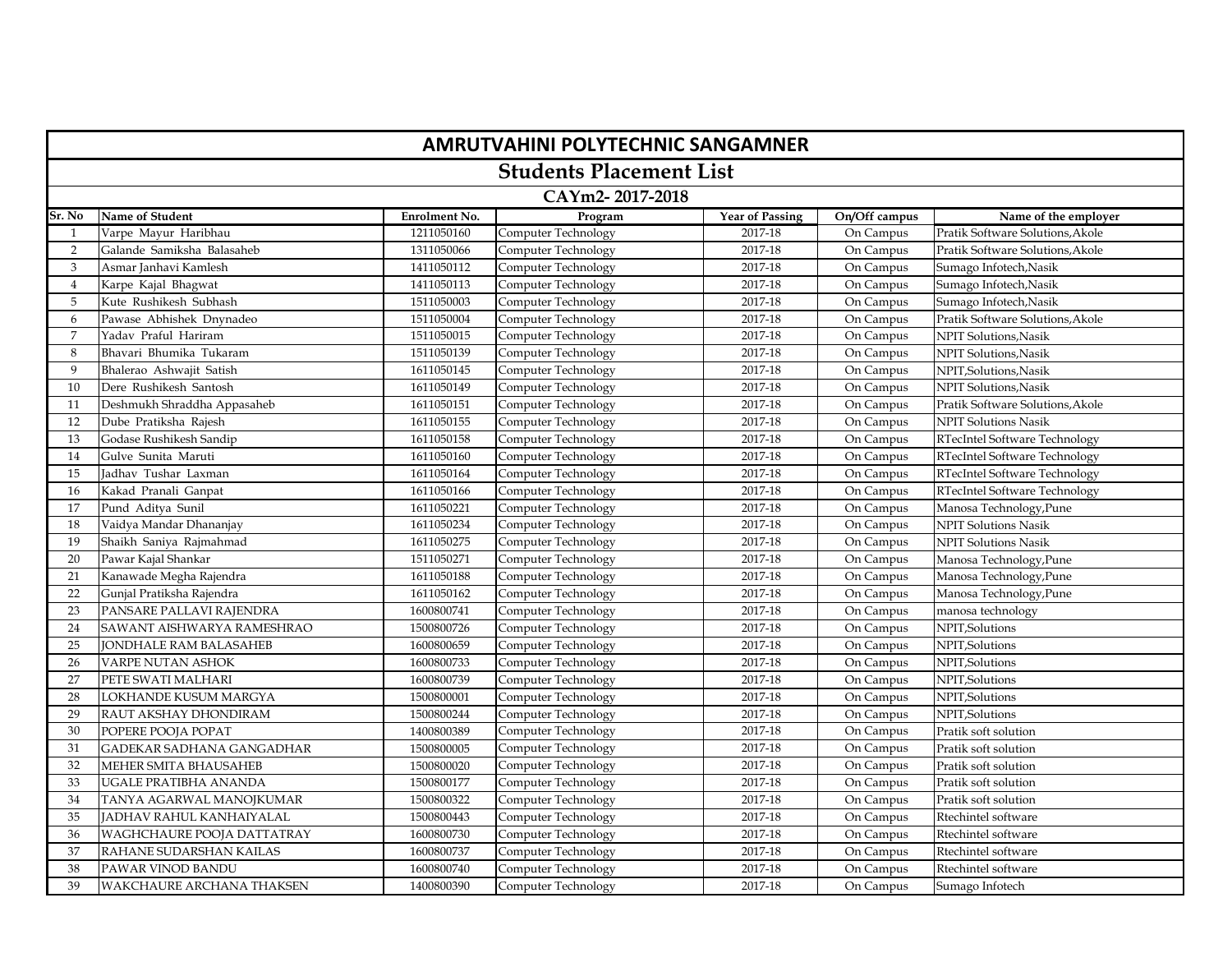| 1500800192<br>41<br>DHAWAD AARTI BABAN<br><b>Computer Technology</b><br>2017-18<br>On Campus<br>Sumago Infotech<br>42<br>1500800259<br>2017-18<br>POGUL KIRAN MALLINATH<br>Computer Technology<br>On Campus<br>Sumago Infotech<br>43<br>1500800533<br>2017-18<br>RAHANE DHANASHRI RAJENDRA<br>Computer Technology<br>On Campus<br>Sumago Infotech<br><b>KAMBLE NIKHIL KALIDAS</b><br>1500800714<br>2017-18<br>44<br>Computer Technology<br>On Campus<br>Sumago Infotech<br>45<br>2017-18<br><b>GHUGE ASHWINI SHANTARAM</b><br>1600800655<br>Computer Technology<br>On Campus<br>Sumago Infotech<br>46<br>VARPE PRATIBHA SANTOSH<br>1600800732<br>Computer Technology<br>2017-18<br>On Campus<br>Sumago Infotech<br>47<br>1400800367<br>2017-18<br><b>Information Technology</b><br>Off Campus<br>ARETE, Nashik<br>SONAWANE SUNITA KHANDERAO<br>48<br><b>WAKCHAURE SWAPNIL GULAB</b><br>1500800155<br>2017-18<br>Off Campus<br>ARETE, Nashik<br><b>Information Technology</b><br>1500800161<br>2017-18<br>49<br><b>Information Technology</b><br>Off Campus<br>Vaibhav istrumentation Pvt.Ltd., Nashik<br>KADLAG MAYUR MILIND<br>50<br>1500800530<br>2017-18<br><b>BHALERAO GANESH PETRAS</b><br>Off Campus<br>Shree mauli enterprizes, bhosari, Pune<br><b>Information Technology</b><br>51<br>THORAT ARTI NANDKISHOR<br>Matrix, Pune<br>1500800535<br><b>Information Technology</b><br>2017-18<br>Off Campus<br>52<br>Sumago Infotech, Nashik<br><b>AVHAD PRAJAKTA SUNIL</b><br>1600800458<br>2017-18<br>Off Campus<br><b>Information Technology</b><br>53<br>1600800522<br>2017-18<br>EAAW,Pune<br>DATIR ROHINI PARASARAM<br>Off Campus<br><b>Information Technology</b><br>ARETE, Nashik<br>54<br>1600800535<br>2017-18<br>Off Campus<br>DESHMUKH ONKAR ASHOK<br><b>Information Technology</b><br>55<br><b>SANGALE TUSHAR DATTU</b><br>1600800673<br>2017-18<br>Off Campus<br>BI automation, Mumbai<br><b>Information Technology</b><br>56<br>1600800711<br><b>Information Technology</b><br>2017-18<br>Off Campus<br>Dept. Of Post, Goverment of india<br>KHETRI GUNAJI KASHINATH<br>57<br><b>GAGARE GAURI BHAURAO</b><br>1600800721<br>2017-18<br>EAAW,Pune<br><b>Information Technology</b><br>Off Campus<br>58<br>ADHAV MAKARAND RAJENDRA<br>1600800473<br>Electronics & Tele communication<br>2017-18<br>On Campus<br>Rinder India Pvt. Ltd.<br>59<br>2017-18<br><b>ADHAV DIPAK ASHOK</b><br>1500800206<br>Electronics & Tele communication<br>On Campus<br>Rinder India Pvt. Ltd.<br>60<br>AVHAD ASHWINI SURESH<br>1600800753<br>2017-18<br>Rinder India Pvt. Ltd.<br>Electronics & Tele communication<br>On Campus |
|------------------------------------------------------------------------------------------------------------------------------------------------------------------------------------------------------------------------------------------------------------------------------------------------------------------------------------------------------------------------------------------------------------------------------------------------------------------------------------------------------------------------------------------------------------------------------------------------------------------------------------------------------------------------------------------------------------------------------------------------------------------------------------------------------------------------------------------------------------------------------------------------------------------------------------------------------------------------------------------------------------------------------------------------------------------------------------------------------------------------------------------------------------------------------------------------------------------------------------------------------------------------------------------------------------------------------------------------------------------------------------------------------------------------------------------------------------------------------------------------------------------------------------------------------------------------------------------------------------------------------------------------------------------------------------------------------------------------------------------------------------------------------------------------------------------------------------------------------------------------------------------------------------------------------------------------------------------------------------------------------------------------------------------------------------------------------------------------------------------------------------------------------------------------------------------------------------------------------------------------------------------------------------------------------------------------------------------------------------------------------------------------------------------------------------------------------------------------------------------------------------------------------------------------------------------------------------------------------------------------------|
|                                                                                                                                                                                                                                                                                                                                                                                                                                                                                                                                                                                                                                                                                                                                                                                                                                                                                                                                                                                                                                                                                                                                                                                                                                                                                                                                                                                                                                                                                                                                                                                                                                                                                                                                                                                                                                                                                                                                                                                                                                                                                                                                                                                                                                                                                                                                                                                                                                                                                                                                                                                                                              |
|                                                                                                                                                                                                                                                                                                                                                                                                                                                                                                                                                                                                                                                                                                                                                                                                                                                                                                                                                                                                                                                                                                                                                                                                                                                                                                                                                                                                                                                                                                                                                                                                                                                                                                                                                                                                                                                                                                                                                                                                                                                                                                                                                                                                                                                                                                                                                                                                                                                                                                                                                                                                                              |
|                                                                                                                                                                                                                                                                                                                                                                                                                                                                                                                                                                                                                                                                                                                                                                                                                                                                                                                                                                                                                                                                                                                                                                                                                                                                                                                                                                                                                                                                                                                                                                                                                                                                                                                                                                                                                                                                                                                                                                                                                                                                                                                                                                                                                                                                                                                                                                                                                                                                                                                                                                                                                              |
|                                                                                                                                                                                                                                                                                                                                                                                                                                                                                                                                                                                                                                                                                                                                                                                                                                                                                                                                                                                                                                                                                                                                                                                                                                                                                                                                                                                                                                                                                                                                                                                                                                                                                                                                                                                                                                                                                                                                                                                                                                                                                                                                                                                                                                                                                                                                                                                                                                                                                                                                                                                                                              |
|                                                                                                                                                                                                                                                                                                                                                                                                                                                                                                                                                                                                                                                                                                                                                                                                                                                                                                                                                                                                                                                                                                                                                                                                                                                                                                                                                                                                                                                                                                                                                                                                                                                                                                                                                                                                                                                                                                                                                                                                                                                                                                                                                                                                                                                                                                                                                                                                                                                                                                                                                                                                                              |
|                                                                                                                                                                                                                                                                                                                                                                                                                                                                                                                                                                                                                                                                                                                                                                                                                                                                                                                                                                                                                                                                                                                                                                                                                                                                                                                                                                                                                                                                                                                                                                                                                                                                                                                                                                                                                                                                                                                                                                                                                                                                                                                                                                                                                                                                                                                                                                                                                                                                                                                                                                                                                              |
|                                                                                                                                                                                                                                                                                                                                                                                                                                                                                                                                                                                                                                                                                                                                                                                                                                                                                                                                                                                                                                                                                                                                                                                                                                                                                                                                                                                                                                                                                                                                                                                                                                                                                                                                                                                                                                                                                                                                                                                                                                                                                                                                                                                                                                                                                                                                                                                                                                                                                                                                                                                                                              |
|                                                                                                                                                                                                                                                                                                                                                                                                                                                                                                                                                                                                                                                                                                                                                                                                                                                                                                                                                                                                                                                                                                                                                                                                                                                                                                                                                                                                                                                                                                                                                                                                                                                                                                                                                                                                                                                                                                                                                                                                                                                                                                                                                                                                                                                                                                                                                                                                                                                                                                                                                                                                                              |
|                                                                                                                                                                                                                                                                                                                                                                                                                                                                                                                                                                                                                                                                                                                                                                                                                                                                                                                                                                                                                                                                                                                                                                                                                                                                                                                                                                                                                                                                                                                                                                                                                                                                                                                                                                                                                                                                                                                                                                                                                                                                                                                                                                                                                                                                                                                                                                                                                                                                                                                                                                                                                              |
|                                                                                                                                                                                                                                                                                                                                                                                                                                                                                                                                                                                                                                                                                                                                                                                                                                                                                                                                                                                                                                                                                                                                                                                                                                                                                                                                                                                                                                                                                                                                                                                                                                                                                                                                                                                                                                                                                                                                                                                                                                                                                                                                                                                                                                                                                                                                                                                                                                                                                                                                                                                                                              |
|                                                                                                                                                                                                                                                                                                                                                                                                                                                                                                                                                                                                                                                                                                                                                                                                                                                                                                                                                                                                                                                                                                                                                                                                                                                                                                                                                                                                                                                                                                                                                                                                                                                                                                                                                                                                                                                                                                                                                                                                                                                                                                                                                                                                                                                                                                                                                                                                                                                                                                                                                                                                                              |
|                                                                                                                                                                                                                                                                                                                                                                                                                                                                                                                                                                                                                                                                                                                                                                                                                                                                                                                                                                                                                                                                                                                                                                                                                                                                                                                                                                                                                                                                                                                                                                                                                                                                                                                                                                                                                                                                                                                                                                                                                                                                                                                                                                                                                                                                                                                                                                                                                                                                                                                                                                                                                              |
|                                                                                                                                                                                                                                                                                                                                                                                                                                                                                                                                                                                                                                                                                                                                                                                                                                                                                                                                                                                                                                                                                                                                                                                                                                                                                                                                                                                                                                                                                                                                                                                                                                                                                                                                                                                                                                                                                                                                                                                                                                                                                                                                                                                                                                                                                                                                                                                                                                                                                                                                                                                                                              |
|                                                                                                                                                                                                                                                                                                                                                                                                                                                                                                                                                                                                                                                                                                                                                                                                                                                                                                                                                                                                                                                                                                                                                                                                                                                                                                                                                                                                                                                                                                                                                                                                                                                                                                                                                                                                                                                                                                                                                                                                                                                                                                                                                                                                                                                                                                                                                                                                                                                                                                                                                                                                                              |
|                                                                                                                                                                                                                                                                                                                                                                                                                                                                                                                                                                                                                                                                                                                                                                                                                                                                                                                                                                                                                                                                                                                                                                                                                                                                                                                                                                                                                                                                                                                                                                                                                                                                                                                                                                                                                                                                                                                                                                                                                                                                                                                                                                                                                                                                                                                                                                                                                                                                                                                                                                                                                              |
|                                                                                                                                                                                                                                                                                                                                                                                                                                                                                                                                                                                                                                                                                                                                                                                                                                                                                                                                                                                                                                                                                                                                                                                                                                                                                                                                                                                                                                                                                                                                                                                                                                                                                                                                                                                                                                                                                                                                                                                                                                                                                                                                                                                                                                                                                                                                                                                                                                                                                                                                                                                                                              |
|                                                                                                                                                                                                                                                                                                                                                                                                                                                                                                                                                                                                                                                                                                                                                                                                                                                                                                                                                                                                                                                                                                                                                                                                                                                                                                                                                                                                                                                                                                                                                                                                                                                                                                                                                                                                                                                                                                                                                                                                                                                                                                                                                                                                                                                                                                                                                                                                                                                                                                                                                                                                                              |
|                                                                                                                                                                                                                                                                                                                                                                                                                                                                                                                                                                                                                                                                                                                                                                                                                                                                                                                                                                                                                                                                                                                                                                                                                                                                                                                                                                                                                                                                                                                                                                                                                                                                                                                                                                                                                                                                                                                                                                                                                                                                                                                                                                                                                                                                                                                                                                                                                                                                                                                                                                                                                              |
|                                                                                                                                                                                                                                                                                                                                                                                                                                                                                                                                                                                                                                                                                                                                                                                                                                                                                                                                                                                                                                                                                                                                                                                                                                                                                                                                                                                                                                                                                                                                                                                                                                                                                                                                                                                                                                                                                                                                                                                                                                                                                                                                                                                                                                                                                                                                                                                                                                                                                                                                                                                                                              |
|                                                                                                                                                                                                                                                                                                                                                                                                                                                                                                                                                                                                                                                                                                                                                                                                                                                                                                                                                                                                                                                                                                                                                                                                                                                                                                                                                                                                                                                                                                                                                                                                                                                                                                                                                                                                                                                                                                                                                                                                                                                                                                                                                                                                                                                                                                                                                                                                                                                                                                                                                                                                                              |
| AVHAD POOJA VASANT<br>1611050167<br>2017-18<br>61<br>Electronics & Tele communication<br>On Campus<br><b>BSA</b> Corporation                                                                                                                                                                                                                                                                                                                                                                                                                                                                                                                                                                                                                                                                                                                                                                                                                                                                                                                                                                                                                                                                                                                                                                                                                                                                                                                                                                                                                                                                                                                                                                                                                                                                                                                                                                                                                                                                                                                                                                                                                                                                                                                                                                                                                                                                                                                                                                                                                                                                                                 |
| 62<br>2017-18<br><b>BABAR BALASAHEB SHIVAJI</b><br>1600800485<br>Electronics & Tele communication<br>On Campus<br>Rinder India Pvt. Ltd.                                                                                                                                                                                                                                                                                                                                                                                                                                                                                                                                                                                                                                                                                                                                                                                                                                                                                                                                                                                                                                                                                                                                                                                                                                                                                                                                                                                                                                                                                                                                                                                                                                                                                                                                                                                                                                                                                                                                                                                                                                                                                                                                                                                                                                                                                                                                                                                                                                                                                     |
| 63<br><b>BADE AMOL RAJARAM</b><br>1500800099<br>2017-18<br>Electronics & Tele communication<br>On Campus<br>Rinder India Pvt. Ltd.                                                                                                                                                                                                                                                                                                                                                                                                                                                                                                                                                                                                                                                                                                                                                                                                                                                                                                                                                                                                                                                                                                                                                                                                                                                                                                                                                                                                                                                                                                                                                                                                                                                                                                                                                                                                                                                                                                                                                                                                                                                                                                                                                                                                                                                                                                                                                                                                                                                                                           |
| 2017-18<br>64<br><b>BAIRAGI YOGESHWARI SANJAY</b><br>1300800438<br>Electronics & Tele communication<br>On Campus<br><b>BSA</b> Corporation                                                                                                                                                                                                                                                                                                                                                                                                                                                                                                                                                                                                                                                                                                                                                                                                                                                                                                                                                                                                                                                                                                                                                                                                                                                                                                                                                                                                                                                                                                                                                                                                                                                                                                                                                                                                                                                                                                                                                                                                                                                                                                                                                                                                                                                                                                                                                                                                                                                                                   |
| 65<br><b>BANGAL RINKAL KISHOR</b><br>1611050170<br>Electronics & Tele communication<br>2017-18<br>On Campus<br>Rinder India Pvt. Ltd.                                                                                                                                                                                                                                                                                                                                                                                                                                                                                                                                                                                                                                                                                                                                                                                                                                                                                                                                                                                                                                                                                                                                                                                                                                                                                                                                                                                                                                                                                                                                                                                                                                                                                                                                                                                                                                                                                                                                                                                                                                                                                                                                                                                                                                                                                                                                                                                                                                                                                        |
| 66<br><b>BHABAD DISHA SANDEEP</b><br>2017-18<br>Rinder India Pvt. Ltd.<br>1500800153<br>Electronics & Tele communication<br>On Campus                                                                                                                                                                                                                                                                                                                                                                                                                                                                                                                                                                                                                                                                                                                                                                                                                                                                                                                                                                                                                                                                                                                                                                                                                                                                                                                                                                                                                                                                                                                                                                                                                                                                                                                                                                                                                                                                                                                                                                                                                                                                                                                                                                                                                                                                                                                                                                                                                                                                                        |
| 67<br><b>BHABAD KANCHAN VASANT</b><br>1500800032<br>Electronics & Tele communication<br>2017-18<br>On Campus<br>Rinder India Pvt. Ltd.                                                                                                                                                                                                                                                                                                                                                                                                                                                                                                                                                                                                                                                                                                                                                                                                                                                                                                                                                                                                                                                                                                                                                                                                                                                                                                                                                                                                                                                                                                                                                                                                                                                                                                                                                                                                                                                                                                                                                                                                                                                                                                                                                                                                                                                                                                                                                                                                                                                                                       |
| 68<br><b>BHAGWAT SUPRIYA BALU</b><br>2017-18<br>1600800754<br>Electronics & Tele communication<br>On Campus<br>Rinder India Pvt. Ltd.                                                                                                                                                                                                                                                                                                                                                                                                                                                                                                                                                                                                                                                                                                                                                                                                                                                                                                                                                                                                                                                                                                                                                                                                                                                                                                                                                                                                                                                                                                                                                                                                                                                                                                                                                                                                                                                                                                                                                                                                                                                                                                                                                                                                                                                                                                                                                                                                                                                                                        |
| 69<br><b>BHALERAO PRATIKSHA RAJESH</b><br>1500800009<br>Electronics & Tele communication<br>2017-18<br>On Campus<br><b>BSA</b> Corporation                                                                                                                                                                                                                                                                                                                                                                                                                                                                                                                                                                                                                                                                                                                                                                                                                                                                                                                                                                                                                                                                                                                                                                                                                                                                                                                                                                                                                                                                                                                                                                                                                                                                                                                                                                                                                                                                                                                                                                                                                                                                                                                                                                                                                                                                                                                                                                                                                                                                                   |
| 70<br>1600800489<br>2017-18<br><b>BHAVAR SONALI NAVNATH</b><br>Electronics & Tele communication<br>On Campus<br>Rinder India Pvt. Ltd.                                                                                                                                                                                                                                                                                                                                                                                                                                                                                                                                                                                                                                                                                                                                                                                                                                                                                                                                                                                                                                                                                                                                                                                                                                                                                                                                                                                                                                                                                                                                                                                                                                                                                                                                                                                                                                                                                                                                                                                                                                                                                                                                                                                                                                                                                                                                                                                                                                                                                       |
| 71<br><b>BHAWAR MAYURI DNYANDEV</b><br>1600800490<br>Electronics & Tele communication<br>2017-18<br>Rinder India Pvt. Ltd.<br>On Campus                                                                                                                                                                                                                                                                                                                                                                                                                                                                                                                                                                                                                                                                                                                                                                                                                                                                                                                                                                                                                                                                                                                                                                                                                                                                                                                                                                                                                                                                                                                                                                                                                                                                                                                                                                                                                                                                                                                                                                                                                                                                                                                                                                                                                                                                                                                                                                                                                                                                                      |
| 72<br><b>BHOR KOMAL EKNATH</b><br>1500800083<br>Electronics & Tele communication<br>2017-18<br>On Campus<br>Rinder India Pvt. Ltd.                                                                                                                                                                                                                                                                                                                                                                                                                                                                                                                                                                                                                                                                                                                                                                                                                                                                                                                                                                                                                                                                                                                                                                                                                                                                                                                                                                                                                                                                                                                                                                                                                                                                                                                                                                                                                                                                                                                                                                                                                                                                                                                                                                                                                                                                                                                                                                                                                                                                                           |
| 73<br><b>BIDVE SIDDHESH BALASAHEB</b><br>1611050172<br>2017-18<br>Rinder India Pvt. Ltd.<br>Electronics & Tele communication<br>On Campus                                                                                                                                                                                                                                                                                                                                                                                                                                                                                                                                                                                                                                                                                                                                                                                                                                                                                                                                                                                                                                                                                                                                                                                                                                                                                                                                                                                                                                                                                                                                                                                                                                                                                                                                                                                                                                                                                                                                                                                                                                                                                                                                                                                                                                                                                                                                                                                                                                                                                    |
| 74<br><b>BORKAR SHITAL SURESH</b><br>2017-18<br>1500800171<br>Electronics & Tele communication<br>On Campus<br><b>BSA</b> Corporation                                                                                                                                                                                                                                                                                                                                                                                                                                                                                                                                                                                                                                                                                                                                                                                                                                                                                                                                                                                                                                                                                                                                                                                                                                                                                                                                                                                                                                                                                                                                                                                                                                                                                                                                                                                                                                                                                                                                                                                                                                                                                                                                                                                                                                                                                                                                                                                                                                                                                        |
| 75<br><b>BORUDE PAYAL BALASAHEB</b><br>1500800014<br>Electronics & Tele communication<br>2017-18<br>On Campus<br><b>BSA</b> Corporation                                                                                                                                                                                                                                                                                                                                                                                                                                                                                                                                                                                                                                                                                                                                                                                                                                                                                                                                                                                                                                                                                                                                                                                                                                                                                                                                                                                                                                                                                                                                                                                                                                                                                                                                                                                                                                                                                                                                                                                                                                                                                                                                                                                                                                                                                                                                                                                                                                                                                      |
| 76<br>DAHIPHALE TANHAJI UTTAM<br>1600800494<br>2017-18<br>Electronics & Tele communication<br>On Campus<br>Rinder India Pvt. Ltd.                                                                                                                                                                                                                                                                                                                                                                                                                                                                                                                                                                                                                                                                                                                                                                                                                                                                                                                                                                                                                                                                                                                                                                                                                                                                                                                                                                                                                                                                                                                                                                                                                                                                                                                                                                                                                                                                                                                                                                                                                                                                                                                                                                                                                                                                                                                                                                                                                                                                                            |
| 77<br><b>DESHMUKH CHETAN ANIL</b><br>1100800214<br>Electronics & Tele communication<br>2017-18<br>Rinder India Pvt. Ltd.<br>On Campus                                                                                                                                                                                                                                                                                                                                                                                                                                                                                                                                                                                                                                                                                                                                                                                                                                                                                                                                                                                                                                                                                                                                                                                                                                                                                                                                                                                                                                                                                                                                                                                                                                                                                                                                                                                                                                                                                                                                                                                                                                                                                                                                                                                                                                                                                                                                                                                                                                                                                        |
| 78<br>2017-18<br>DESHMUKH GAYATRI PRAKASHRAO<br>1500800028<br>Electronics & Tele communication<br>On Campus<br><b>BSA</b> Corporation                                                                                                                                                                                                                                                                                                                                                                                                                                                                                                                                                                                                                                                                                                                                                                                                                                                                                                                                                                                                                                                                                                                                                                                                                                                                                                                                                                                                                                                                                                                                                                                                                                                                                                                                                                                                                                                                                                                                                                                                                                                                                                                                                                                                                                                                                                                                                                                                                                                                                        |
| 79<br>2017-18<br>Rinder India Pvt. Ltd.<br><b>DESHMUKH NISHA SANDIP</b><br>1500800017<br>Electronics & Tele communication<br>On Campus                                                                                                                                                                                                                                                                                                                                                                                                                                                                                                                                                                                                                                                                                                                                                                                                                                                                                                                                                                                                                                                                                                                                                                                                                                                                                                                                                                                                                                                                                                                                                                                                                                                                                                                                                                                                                                                                                                                                                                                                                                                                                                                                                                                                                                                                                                                                                                                                                                                                                       |
| 1500800114<br>80<br>DESHMUKH RUTUJA RAVINDRA<br>2017-18<br>Electronics & Tele communication<br>On Campus<br>Rinder India Pvt. Ltd.                                                                                                                                                                                                                                                                                                                                                                                                                                                                                                                                                                                                                                                                                                                                                                                                                                                                                                                                                                                                                                                                                                                                                                                                                                                                                                                                                                                                                                                                                                                                                                                                                                                                                                                                                                                                                                                                                                                                                                                                                                                                                                                                                                                                                                                                                                                                                                                                                                                                                           |
| 81<br><b>DIGHE AKSHAY BHASKAR</b><br>1611050175<br>Electronics & Tele communication<br>2017-18<br>Rinder India Pvt. Ltd.<br>On Campus                                                                                                                                                                                                                                                                                                                                                                                                                                                                                                                                                                                                                                                                                                                                                                                                                                                                                                                                                                                                                                                                                                                                                                                                                                                                                                                                                                                                                                                                                                                                                                                                                                                                                                                                                                                                                                                                                                                                                                                                                                                                                                                                                                                                                                                                                                                                                                                                                                                                                        |
| 82<br>Electronics & Tele communication<br>2017-18<br>DONGARE SANDIP BHASKAR<br>1500800144<br>On Campus<br>Rinder India Pvt. Ltd.                                                                                                                                                                                                                                                                                                                                                                                                                                                                                                                                                                                                                                                                                                                                                                                                                                                                                                                                                                                                                                                                                                                                                                                                                                                                                                                                                                                                                                                                                                                                                                                                                                                                                                                                                                                                                                                                                                                                                                                                                                                                                                                                                                                                                                                                                                                                                                                                                                                                                             |
| 83<br>1511050198<br>2017-18<br><b>DUBE AKSHAY BHAGWAT</b><br>Electronics & Tele communication<br>On Campus<br>Rinder India Pvt. Ltd.                                                                                                                                                                                                                                                                                                                                                                                                                                                                                                                                                                                                                                                                                                                                                                                                                                                                                                                                                                                                                                                                                                                                                                                                                                                                                                                                                                                                                                                                                                                                                                                                                                                                                                                                                                                                                                                                                                                                                                                                                                                                                                                                                                                                                                                                                                                                                                                                                                                                                         |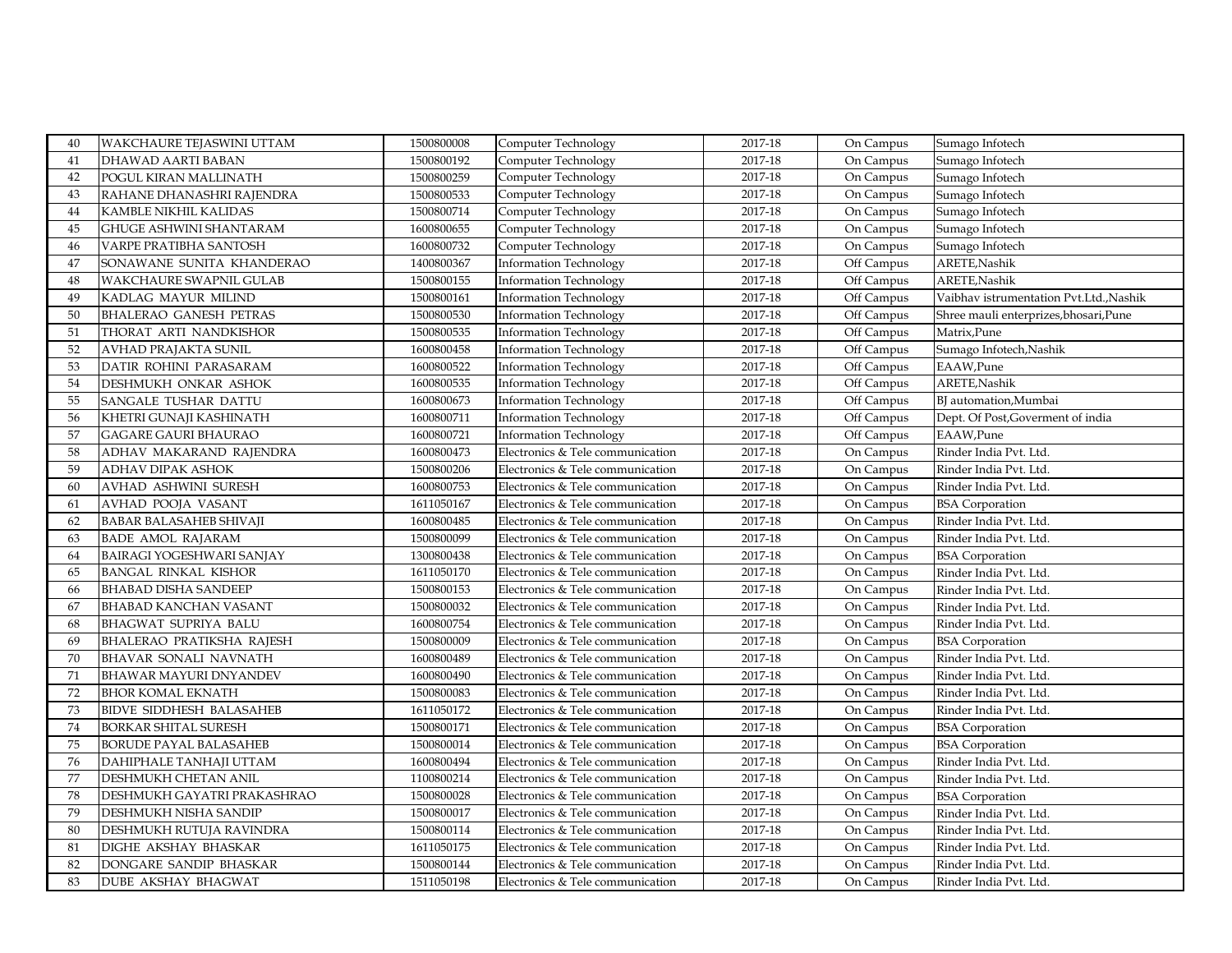| 84  | FULSUNDAR SWIKRUTI JAYRAM      | 1600800501 | Electronics & Tele communication | 2017-18 | On Campus | <b>BSA</b> Corporation |
|-----|--------------------------------|------------|----------------------------------|---------|-----------|------------------------|
| 85  | GAIKWAD BHAGYASHRI BALASAHEB   | 1600800503 | Electronics & Tele communication | 2017-18 | On Campus | Rinder India Pvt. Ltd. |
| 86  | GAIKWAD KALPANA GOVIND         | 1611050177 | Electronics & Tele communication | 2017-18 | On Campus | Rinder India Pvt. Ltd. |
| 87  | GAIKWAD PALLAVI ANIL           | 1500800175 | Electronics & Tele communication | 2017-18 | On Campus | Rinder India Pvt. Ltd. |
| 88  | GAVALI LAXMAN MADHUKAR         | 1600800504 | Electronics & Tele communication | 2017-18 | On Campus | Rinder India Pvt. Ltd. |
| 89  | GAWALI SHUBHANGI CHIMAJI       | 1600800505 | Electronics & Tele communication | 2017-18 | On Campus | <b>BSA</b> Corporation |
| 90  | GITE PRATIKSHA BHAVANIBABA     | 1600800507 | Electronics & Tele communication | 2017-18 | On Campus | <b>BSA</b> Corporation |
| 91  | GORDE NIKITA SURESH            | 1600800510 | Electronics & Tele communication | 2017-18 | On Campus | <b>BSA</b> Corporation |
| 92  | GUJAR AKASH ROSHILAL           | 1400800098 | Electronics & Tele communication | 2017-18 | On Campus | Rinder India Pvt. Ltd. |
| 93  | <b>GUNJAL SAVITA RAMESH</b>    | 1500800162 | Electronics & Tele communication | 2017-18 | On Campus | <b>BSA</b> Corporation |
| 94  | HARDE SANKET VIJAY             | 1600800513 | Electronics & Tele communication | 2017-18 | On Campus | Rinder India Pvt. Ltd. |
| 95  | JONDHALE KAVERI SANJAY         | 1600800515 | Electronics & Tele communication | 2017-18 | On Campus | Rinder India Pvt. Ltd. |
| 96  | KADAM NUTAN VILAS              | 1500800160 | Electronics & Tele communication | 2017-18 | On Campus | <b>BSA</b> Corporation |
| 97  | KADLAG SHUBHADA SHARAD         | 1600800521 | Electronics & Tele communication | 2017-18 | On Campus | Rinder India Pvt. Ltd. |
| 98  | KADNAR ASHVINI SITARAM         | 1611050185 | Electronics & Tele communication | 2017-18 | On Campus | Rinder India Pvt. Ltd. |
| 99  | KALE UJJWALA BALASAHEB         | 1500800596 | Electronics & Tele communication | 2017-18 | On Campus | Rinder India Pvt. Ltd. |
| 100 | KAMBALE RANI NIVRUTTI          | 1400800062 | Electronics & Tele communication | 2017-18 | On Campus | Rinder India Pvt. Ltd. |
| 101 | KANAWADE JAYASHRI RAMESH       | 1600800588 | Electronics & Tele communication | 2017-18 | On Campus | Rinder India Pvt. Ltd. |
| 102 | KAWADE SUVARNA BABASAHEB       | 1600800600 | Electronics & Tele communication | 2017-18 | On Campus | Rinder India Pvt. Ltd. |
| 103 | KHANDIZOD AKSHADA CHANDRAKANT  | 1611050187 | Electronics & Tele communication | 2017-18 | On Campus | Rinder India Pvt. Ltd. |
| 104 | KHANDIZOD YOGESH BHAUSAHEB     | 1611050189 | Electronics & Tele communication | 2017-18 | On Campus | Rinder India Pvt. Ltd. |
| 105 | KHATODE AKANKSHA BHAUSAHEB     | 1500800165 | Electronics & Tele communication | 2017-18 | On Campus | Rinder India Pvt. Ltd. |
| 106 | KHATODE MANISHA RAJENDRA       | 1300800075 | Electronics & Tele communication | 2017-18 | On Campus | Rinder India Pvt. Ltd. |
| 107 | KHEMNAR SOMNATH UMAJI          | 1611050196 | Electronics & Tele communication | 2017-18 | On Campus | Rinder India Pvt. Ltd. |
| 108 | KOLHE AKSHAY DEVRAM            | 1611050198 | Electronics & Tele communication | 2017-18 | On Campus | Rinder India Pvt. Ltd. |
| 109 | KOTKAR PRANALI RAOSAHEB        | 1400800169 | Electronics & Tele communication | 2017-18 | On Campus | Rinder India Pvt. Ltd. |
| 110 | KUTE SAKSHI GAJANAN            | 1300800462 | Electronics & Tele communication | 2017-18 | On Campus | Rinder India Pvt. Ltd. |
| 111 | LOHATE AJAY ASHOK              | 1400800094 | Electronics & Tele communication | 2017-18 | On Campus | Rinder India Pvt. Ltd. |
| 112 | MAPARI VAISHNAVI NANDKUMAR     | 1200800223 | Electronics & Tele communication | 2017-18 | On Campus | Rinder India Pvt. Ltd. |
| 113 | MHASKE RAHUL NIVRUTTI          | 1611050200 | Electronics & Tele communication | 2017-18 | On Campus | Rinder India Pvt. Ltd. |
| 114 | MISAL MANGESH BHAUSAHEB        | 1511050176 | Electronics & Tele communication | 2017-18 | On Campus | Rinder India Pvt. Ltd. |
| 115 | MORE VAISHALI ASHOK            | 1600800627 | Electronics & Tele communication | 2017-18 | On Campus | Rinder India Pvt. Ltd. |
| 116 | NAGARE ADINATH JANARDHAN       | 1600800633 | Electronics & Tele communication | 2017-18 | On Campus | Rinder India Pvt. Ltd. |
| 117 | PANSARE MAYURI SHIVAJI         | 1500800026 | Electronics & Tele communication | 2017-18 | On Campus | Rinder India Pvt. Ltd. |
| 118 | PANSARE PALLAVI DIPAK          | 1500800011 | Electronics & Tele communication | 2017-18 | On Campus | Rinder India Pvt. Ltd. |
| 119 | PANSARE SHUBHANGI BHAUSAHEB    | 1611050201 | Electronics & Tele communication | 2017-18 | On Campus | Rinder India Pvt. Ltd. |
| 120 | PARHAD GOKUL GITARAM           | 1611050203 | Electronics & Tele communication | 2017-18 | On Campus | Rinder India Pvt. Ltd. |
| 121 | PAWAR VISHWESH GAJENDRA        | 1500800146 | Electronics & Tele communication | 2017-18 | On Campus | Rinder India Pvt. Ltd. |
| 122 | PHAD ASHVINI DNYANESHWAR       | 1400800080 | Electronics & Tele communication | 2017-18 | On Campus | Rinder India Pvt. Ltd. |
| 123 | PHATANGARE AVINASH RAJENDRA    | 1600800661 | Electronics & Tele communication | 2017-18 | On Campus | Rinder India Pvt. Ltd. |
| 124 | RAHANE MAYURI RAJENDRA         | 1600800662 | Electronics & Tele communication | 2017-18 | On Campus | Rinder India Pvt. Ltd. |
| 125 | RANDHIR HARISHCHANDRA KARBHARI | 1600800713 | Electronics & Tele communication | 2017-18 | On Campus | Rinder India Pvt. Ltd. |
| 126 | SANGALE AKSHAY TUKARAM         | 1611050209 | Electronics & Tele communication | 2017-18 | On Campus | Rinder India Pvt. Ltd. |
| 127 | SANGALE AKSHAY VASANT          | 1600800657 | Electronics & Tele communication | 2017-18 | On Campus | Rinder India Pvt. Ltd. |
|     |                                |            |                                  |         |           |                        |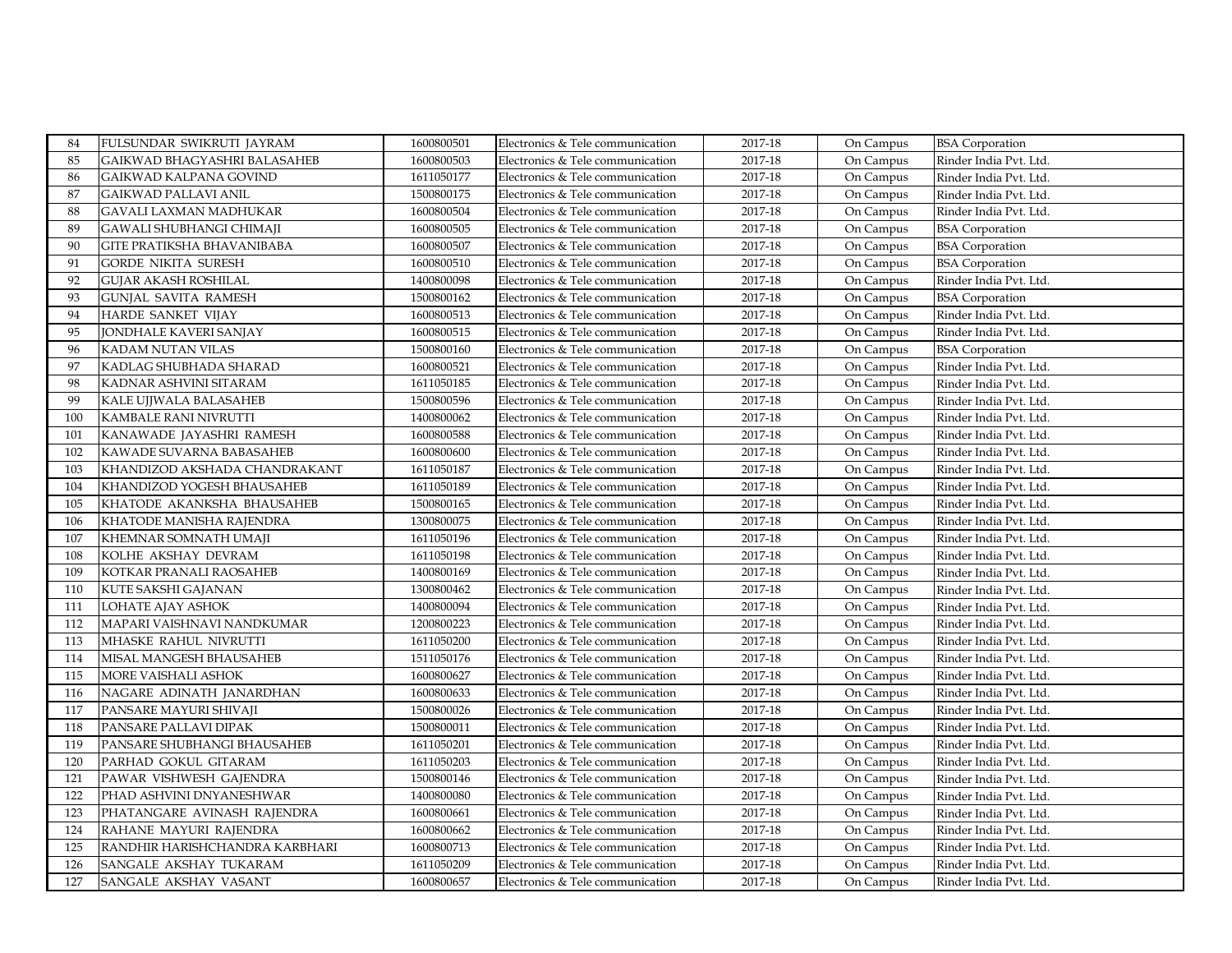| 128 | SANGALE PRABHAKAR LAXMAN           | 1500800138     | Electronics & Tele communication | 2017-18 | On Campus  | Rinder India Pvt. Ltd.      |
|-----|------------------------------------|----------------|----------------------------------|---------|------------|-----------------------------|
| 129 | SAPKAL MONIKA SHANTARAM            | 1600800652     | Electronics & Tele communication | 2017-18 | On Campus  | Rinder India Pvt. Ltd.      |
| 130 | <b>SARATE SACHIN SURESH</b>        | 1500800599     | Electronics & Tele communication | 2017-18 | On Campus  | Rinder India Pvt. Ltd.      |
| 131 | <b>SAWANT SHITAL RAMESH</b>        | 1500800023     | Electronics & Tele communication | 2017-18 | On Campus  | Rinder India Pvt. Ltd.      |
| 132 | SHAIKH ARIF ANAMUDDIN              | 1611050211     | Electronics & Tele communication | 2017-18 | On Campus  | Rinder India Pvt. Ltd.      |
| 133 | SHETE SAURABH SOMNATH              | 1600800650     | Electronics & Tele communication | 2017-18 | On Campus  | Rinder India Pvt. Ltd.      |
| 134 | <b>SHETE VISHAL BHAURAO</b>        | 1500800016     | Electronics & Tele communication | 2017-18 | On Campus  | Rinder India Pvt. Ltd.      |
| 135 | SHINDE ABHISHEK NANDKISHOR         | 1400800047     | Electronics & Tele communication | 2017-18 | On Campus  | Rinder India Pvt. Ltd.      |
| 136 | SHINDE SHARDA SANJAY               | 1600800644     | Electronics & Tele communication | 2017-18 | On Campus  | Rinder India Pvt. Ltd.      |
| 137 | SHIRTAR SANTOSH SOMNATH            | 1600800643     | Electronics & Tele communication | 2017-18 | On Campus  | Rinder India Pvt. Ltd.      |
| 138 | SONAWANE RUSHIKESH MARUTI          | 1600800640     | Electronics & Tele communication | 2017-18 | On Campus  | Rinder India Pvt. Ltd.      |
| 139 | <b>WAGH AJIT SANJAY</b>            | 1600800757     | Electronics & Tele communication | 2017-18 | On Campus  | Rinder India Pvt. Ltd.      |
| 140 | WAKCHAURE MONIKA RANGNATH          | 1600800632     | Electronics & Tele communication | 2017-18 | On Campus  | Rinder India Pvt. Ltd.      |
| 141 | WAKCHAURE SHUBHADA SUNIL           | 1611050216     | Electronics & Tele communication | 2017-18 | On Campus  | Rinder India Pvt. Ltd.      |
| 142 | ADIGOPUL VARSHA SATISH             | 1300800597     | Mechanical Engineering           | 2017-18 | On Campus  | <b>BSA Corporation</b>      |
| 143 | AMBRE NIKITA RAJENDRA              | 1500800416     | Mechanical Engineering           | 2017-18 | On Campus  | Bajaj Auto Pvt. Ltd.        |
| 144 | ANDHALE SANJAY BHASKAR             | $1611050168\,$ | Mechanical Engineering           | 2017-18 | On Campus  | <b>BSA</b> Corporation      |
| 145 | ASWALE SUDARSHAN BHAGWAN           | 1500800251     | Mechanical Engineering           | 2017-18 | On Campus  | Bajaj Auto Pvt. Ltd.        |
| 146 | AUTI PANKAJ SUBHASH                | 1511050050     | Mechanical Engineering           | 2017-18 | On Campus  | Rinder India Pvt. Ltd.      |
| 147 | <b>AVHAD SNEHAL SUNIL</b>          | 1511050244     | Mechanical Engineering           | 2017-18 | On Campus  | <b>BSA</b> Corporation      |
| 148 | AVHAD SAGAR FAKIRA                 | 1611050171     | Mechanical Engineering           | 2017-18 | On Campus  | <b>BSA</b> Corporation      |
| 149 | AWARE UDAY SHASHIKANT              | 1500800428     | Mechanical Engineering           | 2017-18 | On Campus  | <b>BSA Corporation</b>      |
| 150 | <b>BAGADE OM DHANESH</b>           | 1500800400     | Mechanical Engineering           | 2017-18 | On Campus  | <b>BSA Corporation</b>      |
| 151 | <b>BATWAL PRASAD KISHOR</b>        | 1511050080     | Mechanical Engineering           | 2017-18 | On Campus  | Rinder India Pvt. Ltd.      |
| 152 | <b>BELKAR MAHESH DILIP</b>         | 1511050061     | Mechanical Engineering           | 2017-18 | On Campus  | <b>BSA</b> Corporation      |
| 153 | <b>BHAGWAT NEILKANTH MAHESH</b>    | 1500800237     | Mechanical Engineering           | 2017-18 | On Campus  | <b>BSA</b> Corporation      |
| 154 | <b>BHALARE PRATIK ISHWAR</b>       | 1511050076     | Mechanical Engineering           | 2017-18 | On Campus  | Rinder India Pvt. Ltd.      |
| 155 | BHALERAO ASMITA RAVINDRA           | 1500800148     | Mechanical Engineering           | 2017-18 | On Campus  | Bajaj Auto Pvt. Ltd.        |
| 156 | <b>BHANGARE GAURI PRAKASH</b>      | 1400800368     | Mechanical Engineering           | 2017-18 | On Campus  | Rinder India Pvt. Ltd.      |
| 157 | <b>BHANGARE SWAPNIL RAMESH</b>     | 1600800475     | Mechanical Engineering           | 2017-18 | On Campus  | <b>BSA</b> Corporation      |
| 158 | <b>BHAVAR SHASHIKANT ANNASAHEB</b> | 1511050026     | Mechanical Engineering           | 2017-18 | On Campus  | Rinder India Pvt. Ltd.      |
| 159 | BHOPALE SHUBHAM DATTATRAYA         | 1611050174     | Mechanical Engineering           | 2017-18 | On Campus  | Flash Electronics Pvt. Ltd. |
| 160 | <b>BHOR RAHUL RAMESH</b>           | 1500800368     | Mechanical Engineering           | 2017-18 | On Campus  | <b>BSA</b> Corporation      |
| 161 | <b>BHOR SHUBHAM GORAKSHANATH</b>   | 1511050095     | Mechanical Engineering           | 2017-18 | On Campus  | Flash Electronics Pvt. Ltd. |
| 162 | <b>BHOSALE SHIVAM RAVI</b>         | 1511050119     | Mechanical Engineering           | 2017-18 | On Campus  | <b>BSA</b> Corporation      |
| 163 | <b>BIBAVE ABHIJIT ASHOK</b>        | 1600800477     | Mechanical Engineering           | 2017-18 | On Campus  | Bajaj Auto Pvt. Ltd.        |
| 164 | <b>BONDRE AKASH GOVARDHAN</b>      | 1311050255     | Mechanical Engineering           | 2017-18 | On Campus  | <b>BSA</b> Corporation      |
| 165 | <b>BORHADE AMOL SAMPAT</b>         | 1614740021     | Mechanical Engineering           | 2017-18 | Off Campus | Bharat Gears Pvt. Ltd.      |
| 166 | <b>BULAKHE VISHAL BHASKAR</b>      | 1211050016     | Mechanical Engineering           | 2017-18 | On Campus  | <b>BSA</b> Corporation      |
| 167 | CHAUDHARI GAGAN BALASAHEB          | 1511050098     | Mechanical Engineering           | 2017-18 | On Campus  | Rinder India Pvt. Ltd.      |
| 168 | CHAUDHARI SURAJ HARIBHAU           | 1600800480     | Mechanical Engineering           | 2017-18 | On Campus  | Flash Electronics Pvt. Ltd. |
| 169 | CHAVHAN MAYUR VINAYAKRAO           | 1600800770     | Mechanical Engineering           | 2017-18 | On Campus  | <b>BSA Corporation</b>      |
| 170 | CHIKANE CHAITANYA BHAGWAN          | 1400800296     | Mechanical Engineering           | 2017-18 | Off Campus | Bharat Gears Pvt. Ltd.      |
| 171 | DARANDALE MAHESH SAMBHAJI          | 1600800487     | Mechanical Engineering           | 2017-18 | On Campus  | <b>BSA</b> Corporation      |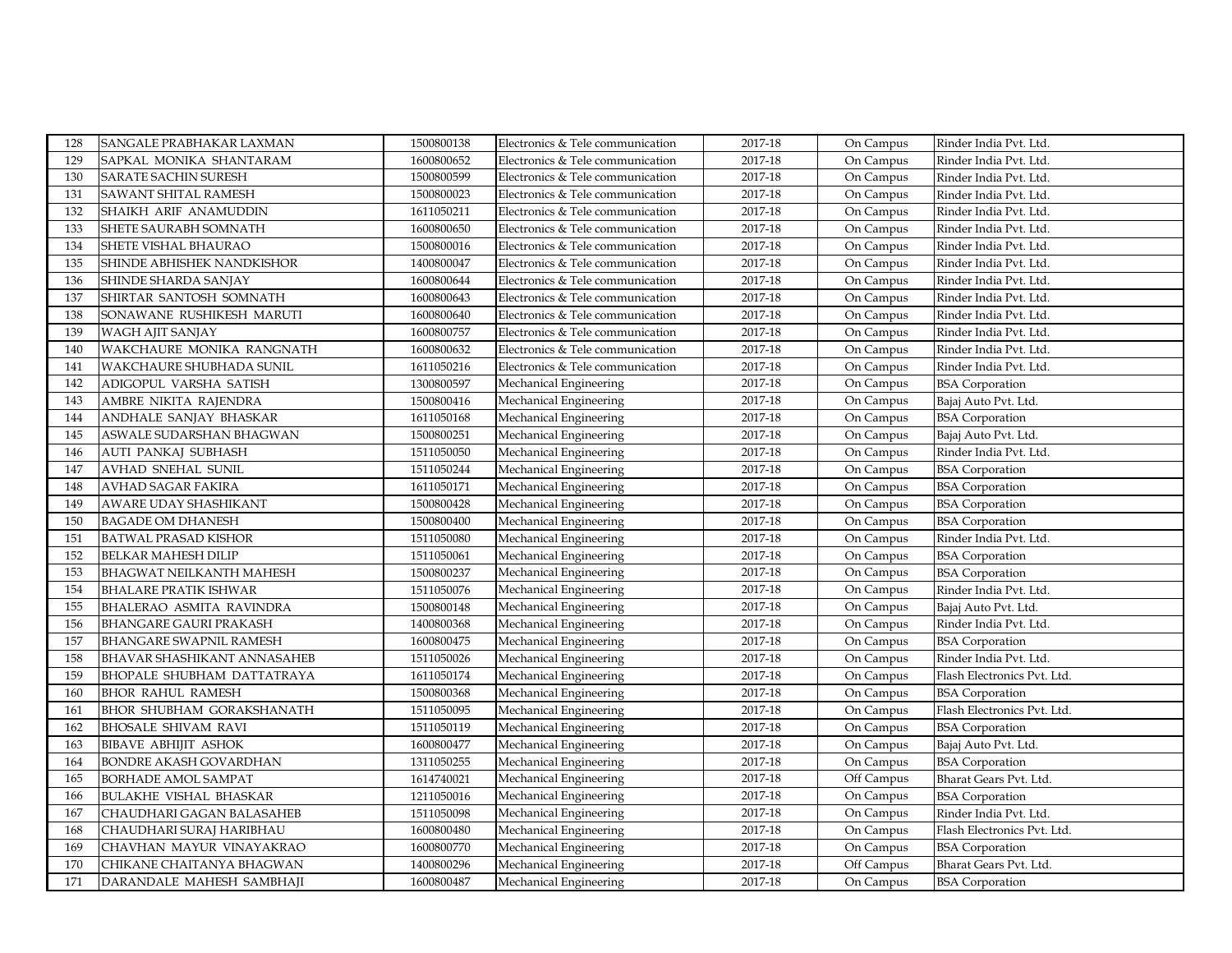| 172 | DATIR SANGRAM ASHOK               | 1600800492 | Mechanical Engineering | 2017-18     | On Campus  | Bajaj Auto Pvt. Ltd.        |
|-----|-----------------------------------|------------|------------------------|-------------|------------|-----------------------------|
| 173 | DAWKHARE RUSHIKESH CHANDRAKANT    | 1511050082 | Mechanical Engineering | 2017-18     | On Campus  | Bajaj Auto Pvt. Ltd.        |
| 174 | DEOKAR ADITI KARBHARI             | 1511050093 | Mechanical Engineering | 2017-18     | On Campus  | <b>BSA</b> Corporation      |
| 175 | DESHMUKH DARSHAN SANDIP           | 1600800495 | Mechanical Engineering | 2017-18     | On Campus  | Bajaj Auto Pvt. Ltd.        |
| 176 | DESHMUKH SWAPNIL MADHAVRAO        | 1511050049 | Mechanical Engineering | 2017-18     | On Campus  | <b>BSA</b> Corporation      |
| 177 | DESHMUKH ABHISHEK SANJAY          | 1500800264 | Mechanical Engineering | 2017-18     | On Campus  | Rinder India Pvt. Ltd.      |
| 178 | DESHMUKH AKSHAY RAJENDRA          | 1300800502 | Mechanical Engineering | $2017 - 18$ | On Campus  | <b>BSA</b> Corporation      |
| 179 | <b>DESHMUKH AMIT SHARAD</b>       | 1611050176 | Mechanical Engineering | 2017-18     | On Campus  | Bajaj Auto Pvt. Ltd.        |
| 180 | DESHMUKH SAGAR DHANANJAY          | 1500800498 | Mechanical Engineering | 2017-18     | On Campus  | Rinder India Pvt. Ltd.      |
| 181 | DHAKANE ADITYA SUBHASH            | 1500800263 | Mechanical Engineering | 2017-18     | On Campus  | <b>BSA</b> Corporation      |
| 182 | DHARADE VARSHA ARVIND             | 1311050286 | Mechanical Engineering | 2017-18     | On Campus  | <b>BSA</b> Corporation      |
| 183 | DHOLE SHUBHAM RANGNATH            | 1511050052 | Mechanical Engineering | 2017-18     | On Campus  | Rinder India Pvt. Ltd.      |
| 184 | DIGHE RUSHIKESH SUBHASH           | 1600800604 | Mechanical Engineering | 2017-18     | On Campus  | Flash Electronics Pvt. Ltd. |
| 185 | DIGHE SHUBHAM KAILAS              | 1600800514 | Mechanical Engineering | 2017-18     | On Campus  | Flash Electronics Pvt. Ltd. |
| 186 | DIGHE AKASH BAPUSAHEB             | 1500800404 | Mechanical Engineering | 2017-18     | On Campus  | Rinder India Pvt. Ltd.      |
| 187 | <b>DIGHE AKSHAY KERU</b>          | 1600800512 | Mechanical Engineering | 2017-18     | On Campus  | <b>BSA</b> Corporation      |
| 188 | DOIPHODE SOMNATH HARIBHAU         | 1511050078 | Mechanical Engineering | 2017-18     | On Campus  | Rinder India Pvt. Ltd.      |
| 189 | DONGARE ADITYA SHIVAJI            | 1500800211 | Mechanical Engineering | 2017-18     | On Campus  | <b>BSA</b> Corporation      |
| 190 | DONGARE TRUPTI UTTAM              | 1500800415 | Mechanical Engineering | 2017-18     | On Campus  | <b>BSA</b> Corporation      |
| 191 | <b>GADAKH SIDDHANT ARJUN</b>      | 1511050087 | Mechanical Engineering | 2017-18     | On Campus  | <b>BSA</b> Corporation      |
| 192 | <b>GAIKWAD VIKAS DILIP</b>        | 1600800520 | Mechanical Engineering | 2017-18     | On Campus  | Flash Electronics Pvt. Ltd. |
| 193 | GAJAKAS POOJA SUBHASH             | 1600800523 | Mechanical Engineering | 2017-18     | On Campus  | Bajaj Auto Pvt. Ltd.        |
| 194 | <b>GALANDE MOHANKUMAR BHIMRAJ</b> | 1500800385 | Mechanical Engineering | 2017-18     | On Campus  | Flash Electronics Pvt. Ltd. |
| 195 | <b>GAYKHE PRAJWAL VIJAY</b>       | 1600800525 | Mechanical Engineering | 2017-18     | On Campus  | <b>BSA</b> Corporation      |
| 196 | <b>GHULE MANASI AVINASH</b>       | 1500800426 | Mechanical Engineering | 2017-18     | On Campus  | <b>BSA</b> Corporation      |
| 197 | <b>GHUMARE RUSHIKESH RAJENDRA</b> | 1500800295 | Mechanical Engineering | 2017-18     | On Campus  | <b>BSA</b> Corporation      |
| 198 | <b>GITE SACHIN DATTATRAYA</b>     | 1600800530 | Mechanical Engineering | 2017-18     | Off Campus | Bharat Gears Pvt. Ltd.      |
| 199 | <b>GODASE VINOD DAULAT</b>        | 1600800531 | Mechanical Engineering | 2017-18     | On Campus  | <b>BSA</b> Corporation      |
| 200 | <b>GODE MAHENDRA MARUTI</b>       | 1511050028 | Mechanical Engineering | 2017-18     | On Campus  | Flash Electronics Pvt. Ltd. |
| 201 | <b>GOPALE TEJAS BALASAHEB</b>     | 1500800220 | Mechanical Engineering | 2017-18     | On Campus  | <b>BSA</b> Corporation      |
| 202 | <b>GORE SHUBHAM BHAGIRATH</b>     | 1300800615 | Mechanical Engineering | 2017-18     | On Campus  | <b>BSA</b> Corporation      |
| 203 | <b>GOTRACHE AVINASH SANJAY</b>    | 1500800229 | Mechanical Engineering | 2017-18     | Off Campus | Bharat Gears Pvt. Ltd.      |
| 204 | GUNJAL MANJUSHA SANJAY            | 1414740051 | Mechanical Engineering | 2017-18     | On Campus  | <b>BSA</b> Corporation      |
| 205 | <b>GUNJAL SHREYAS BHIMAJI</b>     | 1511050114 | Mechanical Engineering | 2017-18     | On Campus  | Flash Electronics Pvt. Ltd. |
| 206 | HAJARE CHANGADEO GOVIND           | 1600800532 | Mechanical Engineering | 2017-18     | Off Campus | Bharat Gears Pvt. Ltd.      |
| 207 | HANDE PANKAJ MACHHINDRA           | 1500800314 | Mechanical Engineering | 2017-18     | On Campus  | <b>BSA</b> Corporation      |
| 208 | HASE AKASHAY PRAKASH              | 1611050180 | Mechanical Engineering | 2017-18     | On Campus  | <b>BSA</b> Corporation      |
| 209 | HASE AKSHAY SHIVAJI               | 1600800534 | Mechanical Engineering | 2017-18     | On Campus  | Rinder India Pvt. Ltd.      |
| 210 | HASE VISHAL PUNJAHARI             | 1500800258 | Mechanical Engineering | 2017-18     | On Campus  | <b>BSA</b> Corporation      |
| 211 | ILAG SAINATH PANDHARINATH         | 1511050115 | Mechanical Engineering | 2017-18     | On Campus  | Righr Tight Fasteners       |
| 212 | <b>INAMDAR RASULBHAI SIKANDAR</b> | 1600800536 | Mechanical Engineering | 2017-18     | On Campus  | <b>BSA</b> Corporation      |
| 213 | INGALE ADITYA DATTAPRASAD         | 1500800257 | Mechanical Engineering | 2017-18     | On Campus  | <b>BSA</b> Corporation      |
| 214 | JADHAV OM MAHESH                  | 1600800538 | Mechanical Engineering | 2017-18     | On Campus  | <b>BSA</b> Corporation      |
| 215 | JAGTAP MOHINI MOHAN               | 1500800152 | Mechanical Engineering | 2017-18     | On Campus  | <b>BSA</b> Corporation      |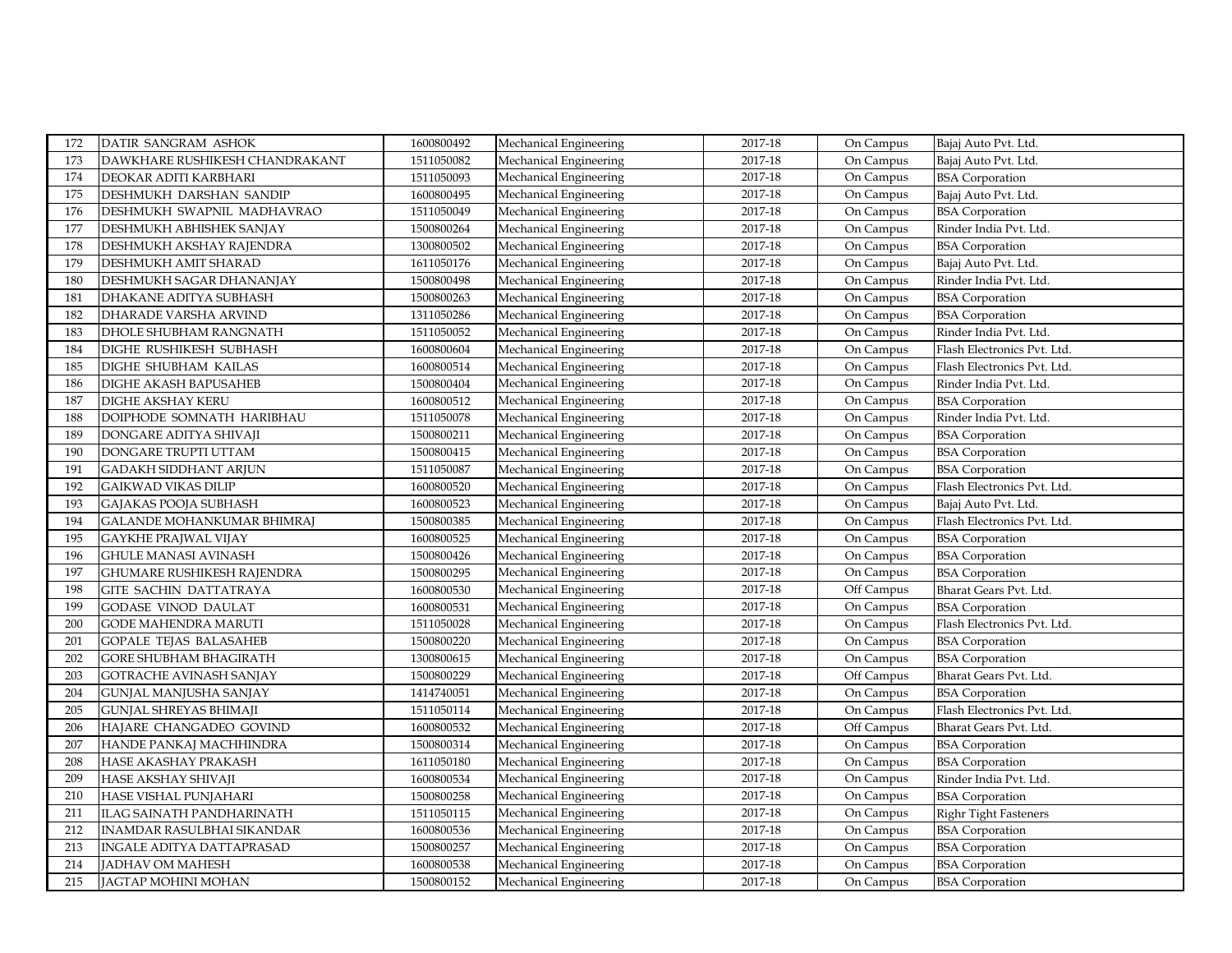| 216 | <b>JAJU GOVINDRAJ RUPESH</b>  | 1611050274 | Mechanical Engineering | 2017-18     | On Campus  | <b>BSA</b> Corporation       |
|-----|-------------------------------|------------|------------------------|-------------|------------|------------------------------|
| 217 | JAMBUKAR YOGESH KAILAS        | 1611050181 | Mechanical Engineering | 2017-18     | On Campus  | Flash Electronics Pvt. Ltd.  |
| 218 | <b>JAYBHAYE ROHIT SOMNATH</b> | 1500800134 | Mechanical Engineering | 2017-18     | On Campus  | <b>BSA</b> Corporation       |
| 219 | JONDHALE RAHUL SHANTARAM      | 1500800282 | Mechanical Engineering | 2017-18     | Off Campus | Bharat Gears Pvt. Ltd.       |
| 220 | KADAM POONAM BALASAHEB        | 1600800540 | Mechanical Engineering | 2017-18     | On Campus  | Rinder India Pvt. Ltd.       |
| 221 | KAHAR MAHESH BHAUSAHEB        | 1511050099 | Mechanical Engineering | 2017-18     | On Campus  | Bajaj Auto Pvt. Ltd.         |
| 222 | KALE AASHISH YOGESH           | 1500800242 | Mechanical Engineering | 2017-18     | On Campus  | Rinder India Pvt. Ltd.       |
| 223 | KALE SMITA CHANDRABHAN        | 1500800425 | Mechanical Engineering | 2017-18     | On Campus  | <b>Righr Tight Fasteners</b> |
| 224 | KANDEKAR RUSHIKESH MADHUKAR   | 1600800546 | Mechanical Engineering | 2017-18     | On Campus  | <b>BSA</b> Corporation       |
| 225 | KARDEL MAYUR DATTATRAY        | 1511050084 | Mechanical Engineering | 2017-18     | On Campus  | Bajaj Auto Pvt. Ltd.         |
| 226 | KASAR AVINASH RAVSAHEB        | 1511050058 | Mechanical Engineering | 2017-18     | On Campus  | Rinder India Pvt. Ltd.       |
| 227 | KATORE ADITYA SUBHASH         | 1511050096 | Mechanical Engineering | 2017-18     | On Campus  | Flash Electronics Pvt. Ltd.  |
| 228 | KAWADE UNNATI HIRAMAN         | 1600800550 | Mechanical Engineering | 2017-18     | On Campus  | <b>BSA</b> Corporation       |
| 229 | KHADE BHASKAR VITTHAL         | 1611050182 | Mechanical Engineering | 2017-18     | On Campus  | Flash Electronics Pvt. Ltd.  |
| 230 | KHATODE SHUBHAM SHIVAJI       | 1500800235 | Mechanical Engineering | 2017-18     | On Campus  | <b>BSA</b> Corporation       |
| 231 | KHEMNAR DATTATRAYA PATILBA    | 1600800554 | Mechanical Engineering | 2017-18     | Off Campus | Bharat Gears Pvt. Ltd.       |
| 232 | KHOLE NACHIKET RAMESH         | 1511050118 | Mechanical Engineering | 2017-18     | On Campus  | Rinder India Pvt. Ltd.       |
| 233 | KHULE SIDDHESH RAMESH         | 1500800431 | Mechanical Engineering | 2017-18     | On Campus  | <b>BSA</b> Corporation       |
| 234 | KSHATRIYA RUSHIKESH BIPIN     | 1500800373 | Mechanical Engineering | 2017-18     | On Campus  | Righr Tight Fasteners        |
| 235 | LAGAD NITIN RADHAKISAN        | 1614740022 | Mechanical Engineering | 2017-18     | On Campus  | <b>BSA</b> Corporation       |
| 236 | LOHAKARE DIPAK NABAJI         | 1411050062 | Mechanical Engineering | 2017-18     | On Campus  | <b>BSA</b> Corporation       |
| 237 | LOHAKARE GANESH UTTAM         | 1600800558 | Mechanical Engineering | 2017-18     | On Campus  | Bajaj Auto Pvt. Ltd.         |
| 238 | LONDHE NIKHIL SOMNATH         | 1500800393 | Mechanical Engineering | 2017-18     | On Campus  | Flash Electronics Pvt. Ltd.  |
| 239 | MAINDAD PRADIP BHIMRAJ        | 1611050183 | Mechanical Engineering | 2017-18     | On Campus  | Rinder India Pvt. Ltd.       |
| 240 | MALPANI YASH RAJENDRA         | 1300800620 | Mechanical Engineering | 2017-18     | On Campus  | <b>BSA</b> Corporation       |
| 241 | MALUNJKAR PRIYANKA SAHEBRAO   | 1611050217 | Mechanical Engineering | 2017-18     | On Campus  | Rinder India Pvt. Ltd.       |
| 242 | MATE SHRIKANT NAVNATH         | 1600800561 | Mechanical Engineering | $2017 - 18$ | On Campus  | Rinder India Pvt. Ltd.       |
| 243 | MORE SHUBHAM ASHOK            | 1500800286 | Mechanical Engineering | 2017-18     | On Campus  | <b>BSA</b> Corporation       |
| 244 | MULE HARIPRASAD LAXMAN        | 1500800388 | Mechanical Engineering | 2017-18     | On Campus  | <b>BSA</b> Corporation       |
| 245 | MUNGASE SAGAR BHAUSAHEB       | 1511050051 | Mechanical Engineering | 2017-18     | On Campus  | Rinder India Pvt. Ltd.       |
| 246 | MURTADAK VISHAL MACCHINDRA    | 1500800247 | Mechanical Engineering | 2017-18     | On Campus  | <b>BSA</b> Corporation       |
| 247 | MUSALE ABHISHEK VISHNU        | 1500800367 | Mechanical Engineering | 2017-18     | Off Campus | Bharat Gears Pvt. Ltd.       |
| 248 | NAGARE KUNAL DEEPAK           | 1511050056 | Mechanical Engineering | 2017-18     | On Campus  | <b>BSA Corporation</b>       |
| 249 | NAGARE SHRADDHA SHIVAJI       | 1511050085 | Mechanical Engineering | 2017-18     | On Campus  | <b>BSA</b> Corporation       |
| 250 | NAGARE ROHIT YUVRAJ           | 1600800568 | Mechanical Engineering | 2017-18     | On Campus  | <b>BSA</b> Corporation       |
| 251 | NAIKWADI DHANANJAY LAHANU     | 1500800254 | Mechanical Engineering | 2017-18     | On Campus  | Flash Electronics Pvt. Ltd.  |
| 252 | NAIKWADI BHUSHAN LAHANU       | 1500800270 | Mechanical Engineering | 2017-18     | On Campus  | Rinder India Pvt. Ltd.       |
| 253 | NAVALE ABHIJIT GANPAT         | 1511050045 | Mechanical Engineering | 2017-18     | On Campus  | Flash Electronics Pvt. Ltd.  |
| 254 | NAVALE PRAVIN VILAS           | 1511050120 | Mechanical Engineering | 2017-18     | On Campus  | Rinder India Pvt. Ltd.       |
| 255 | NAVANDAR RUTIK SATISH         | 1500800276 | Mechanical Engineering | 2017-18     | On Campus  | <b>BSA</b> Corporation       |
| 256 | NAVGIRE GAYATRI SHARAD        | 1500800430 | Mechanical Engineering | 2017-18     | On Campus  | Rinder India Pvt. Ltd.       |
| 257 | NEHE ONKAR DINKAR             | 1500800307 | Mechanical Engineering | 2017-18     | On Campus  | <b>BSA</b> Corporation       |
| 258 | NEHE VAIBHAV SANJAY           | 1500800427 | Mechanical Engineering | 2017-18     | On Campus  | Bajaj Auto Pvt. Ltd.         |
| 259 | PACHARNE TEJAS SURESH         | 1500800399 | Mechanical Engineering | 2017-18     | On Campus  | Rinder India Pvt. Ltd.       |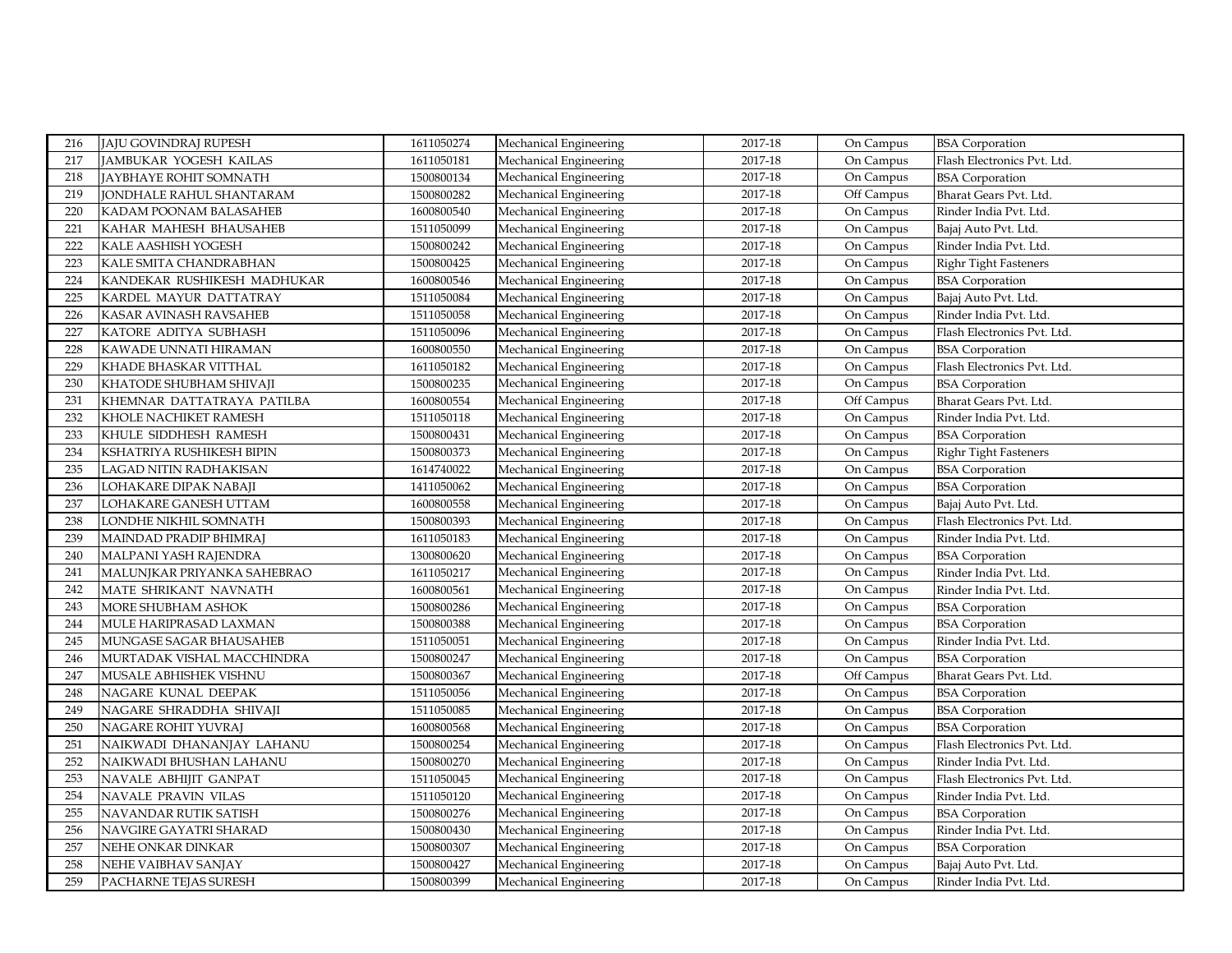| 260 | PADWAL SANKET SANJAY       | 1500800407 | Mechanical Engineering | 2017-18 | Off Campus | Bharat Gears Pvt. Ltd.      |
|-----|----------------------------|------------|------------------------|---------|------------|-----------------------------|
| 261 | PALWE DNYANADEV ASARAM     | 1611050184 | Mechanical Engineering | 2017-18 | On Campus  | <b>BSA</b> Corporation      |
| 262 | PAPAL SAYALI SHANTARAM     | 1500800381 | Mechanical Engineering | 2017-18 | On Campus  | <b>BSA</b> Corporation      |
| 263 | PARBAT RUSHIKESH BHARAT    | 1500800380 | Mechanical Engineering | 2017-18 | On Campus  | Rinder India Pvt. Ltd.      |
| 264 | PARDESHI JAYANT RAJENDRA   | 1511050046 | Mechanical Engineering | 2017-18 | On Campus  | <b>BSA</b> Corporation      |
| 265 | PARDESHI RUSHIKESH KISHOR  | 1500800034 | Mechanical Engineering | 2017-18 | On Campus  | <b>BSA</b> Corporation      |
| 266 | PATHADE SHUBHAM VILAS      | 1511050097 | Mechanical Engineering | 2017-18 | On Campus  | <b>BSA</b> Corporation      |
| 267 | PATHAN ISRAR SALIM         | 1600800675 | Mechanical Engineering | 2017-18 | On Campus  | <b>BSA</b> Corporation      |
| 268 | PATIL RAHUL SANJAY         | 1411050046 | Mechanical Engineering | 2017-18 | On Campus  | <b>BSA</b> Corporation      |
| 269 | PATIL YASHWANT RAGHUNATH   | 1500800386 | Mechanical Engineering | 2017-18 | Off Campus | Bharat Gears Pvt. Ltd.      |
| 270 | PAWAR KUNAL GORAKSHANATH   | 1500800394 | Mechanical Engineering | 2017-18 | On Campus  | <b>BSA</b> Corporation      |
| 271 | PAWAR RUSHIKESH BALASAHEB  | 1500800267 | Mechanical Engineering | 2017-18 | On Campus  | Rinder India Pvt. Ltd.      |
| 272 | PAWAR RUTUJA VIJAY         | 1500800180 | Mechanical Engineering | 2017-18 | On Campus  | Rinder India Pvt. Ltd.      |
| 273 | PAWAR SURAJ VITTHAL        | 1511050054 | Mechanical Engineering | 2017-18 | On Campus  | Rinder India Pvt. Ltd.      |
| 274 | PAWAR VAIBHAV NARSINGRAO   | 1511050059 | Mechanical Engineering | 2017-18 | On Campus  | <b>BSA</b> Corporation      |
| 275 | PAWAR YUGANDHARA VIKAS     | 1600800590 | Mechanical Engineering | 2017-18 | On Campus  | Rinder India Pvt. Ltd.      |
| 276 | PHATANGARE SHUBHAM MADAN   | 1611050186 | Mechanical Engineering | 2017-18 | On Campus  | <b>BSA Corporation</b>      |
| 277 | PUND BABASAHEB JANARDAN    | 1600800599 | Mechanical Engineering | 2017-18 | On Campus  | Rinder India Pvt. Ltd.      |
| 278 | PUND ABHISHEK RAJU         | 1511050094 | Mechanical Engineering | 2017-18 | On Campus  | Bajaj Auto Pvt. Ltd.        |
| 279 | RAHANE ANUSHKA RAMDAS      | 1500800410 | Mechanical Engineering | 2017-18 | On Campus  | <b>BSA</b> Corporation      |
| 280 | RAMKAR ASHISH SOMNATH      | 1611050193 | Mechanical Engineering | 2017-18 | On Campus  | <b>BSA</b> Corporation      |
| 281 | SABALE RUSHIKESH VIKAS     | 1511050112 | Mechanical Engineering | 2017-18 | On Campus  | Rinder India Pvt. Ltd.      |
| 282 | SAGBHOR BHAGWAN SHANKAR    | 1500800512 | Mechanical Engineering | 2017-18 | On Campus  | Flash Electronics Pvt. Ltd. |
| 283 | SAHANE ATUL BALASAHEB      | 1500800366 | Mechanical Engineering | 2017-18 | Off Campus | Bharat Gears Pvt. Ltd.      |
| 284 | SAINDORE SACHIN SOMNATH    | 1500800217 | Mechanical Engineering | 2017-18 | On Campus  | Rinder India Pvt. Ltd.      |
| 285 | SAMAL RAJESHWARI SAYANNA   | 1500800414 | Mechanical Engineering | 2017-18 | On Campus  | <b>BSA</b> Corporation      |
| 286 | SANAP KIRAN MARUTI         | 1600800612 | Mechanical Engineering | 2017-18 | On Campus  | <b>BSA</b> Corporation      |
| 287 | SANGALE VALLABH BHIMRAJ    | 1500800269 | Mechanical Engineering | 2017-18 | On Campus  | <b>BSA</b> Corporation      |
| 288 | SANGLE NIKHIL BHAGWAN      | 1500800141 | Mechanical Engineering | 2017-18 | On Campus  | <b>BSA</b> Corporation      |
| 289 | SATANKAR ROHIT UMESH       | 1300800595 | Mechanical Engineering | 2017-18 | On Campus  | <b>BSA</b> Corporation      |
| 290 | SATHE SAGAR DYANESHWAR     | 1600800617 | Mechanical Engineering | 2017-18 | On Campus  | Rinder India Pvt. Ltd.      |
| 291 | SAWANT DURGESH SHIVAJI     | 1500800323 | Mechanical Engineering | 2017-18 | On Campus  | Rinder India Pvt. Ltd.      |
| 292 | SAYYAD ALIM ASALAM         | 1500800448 | Mechanical Engineering | 2017-18 | Off Campus | Bharat Gears Pvt. Ltd.      |
| 293 | SHAIKH APNAN SHABBIR       | 1500800249 | Mechanical Engineering | 2017-18 | On Campus  | <b>BSA</b> Corporation      |
| 294 | SHAIKH MUBEEN SHERMOHAMMED | 1500800505 | Mechanical Engineering | 2017-18 | On Campus  | <b>BSA</b> Corporation      |
| 295 | SHAIKH SHOAIB AYYUB        | 1600800676 | Mechanical Engineering | 2017-18 | On Campus  | <b>BSA</b> Corporation      |
| 296 | SHELKE ANIKET DATTATRAY    | 1500800422 | Mechanical Engineering | 2017-18 | On Campus  | <b>BSA</b> Corporation      |
| 297 | SHEWALE SHIVRAM DIPAK      | 1511050029 | Mechanical Engineering | 2017-18 | On Campus  | <b>BSA</b> Corporation      |
| 298 | SHINDE ANIKET NANASAHEB    | 1500800300 | Mechanical Engineering | 2017-18 | Off Campus | Bharat Gears Pvt. Ltd.      |
| 299 | SHINDE ASHWINI SHIVAJI     | 1500800413 | Mechanical Engineering | 2017-18 | On Campus  | <b>BSA</b> Corporation      |
| 300 | SHINDE PIYUSH PRAKASH      | 1500800275 | Mechanical Engineering | 2017-18 | On Campus  | <b>BSA</b> Corporation      |
| 301 | SHINDE SANKET DATTATRAY    | 1500800149 | Mechanical Engineering | 2017-18 | Off Campus | Bharat Gears Pvt. Ltd.      |
| 302 | SHINDE SUCHIT DATTATRAY    | 1500800221 | Mechanical Engineering | 2017-18 | Off Campus | Nexteer                     |
| 303 | SHINDE VIVEK BHAUSAHEB     | 1500800409 | Mechanical Engineering | 2017-18 | On Campus  | <b>BSA</b> Corporation      |